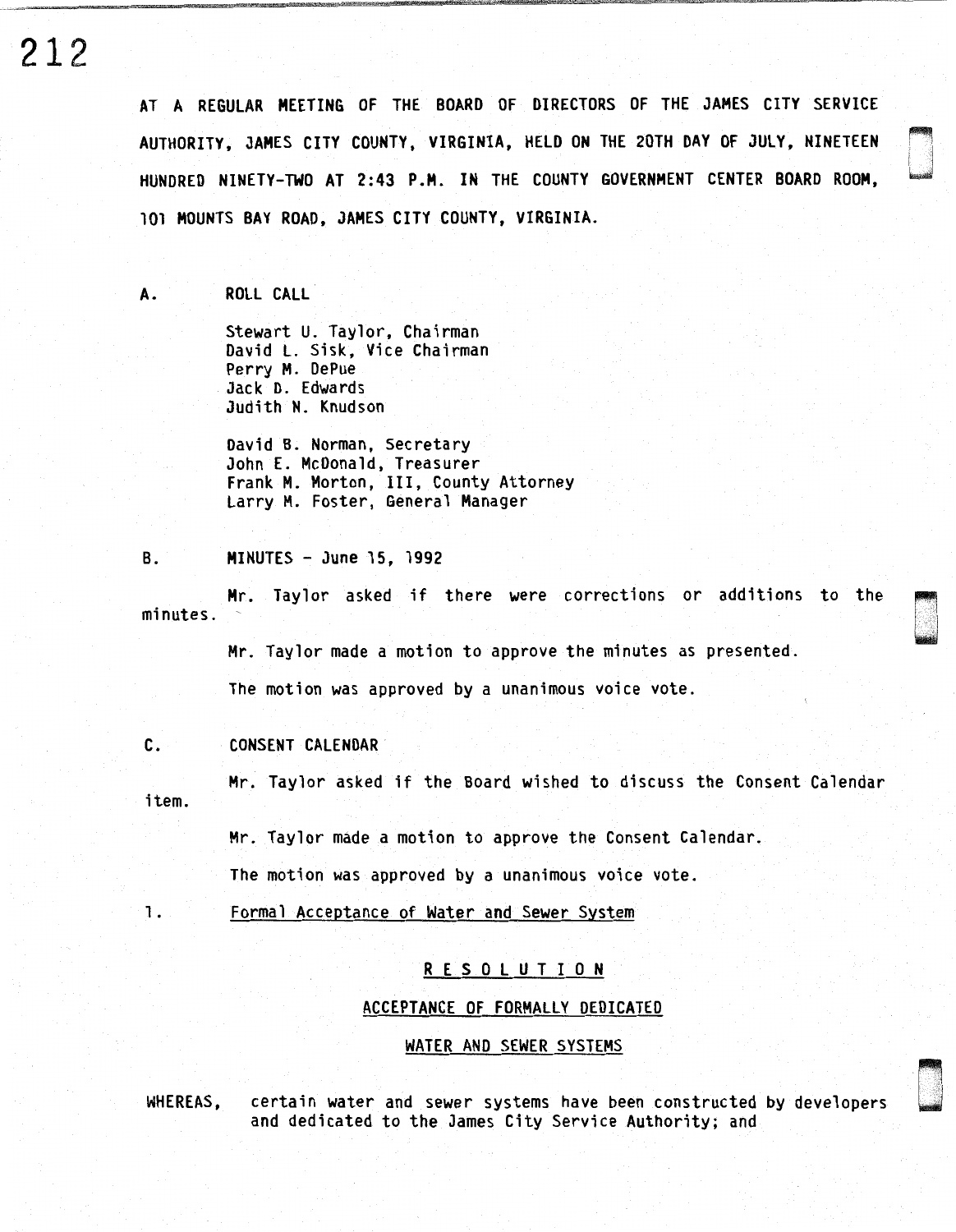WHEREAS, these water and sewer systems have been constructed in accordance with technical requirements of the James City Service Authority.

-2-

NOW, THEREFORE, BE IT RESOLVED that the Board of Directors of the James City Service Authority, James City County, Virginia, does formally accept the dedication of water and sewer systems listed below, as of June 30, 1992:

Sewer Bond Account

| Berkeley's Green, Phase 5               | 70,878    |
|-----------------------------------------|-----------|
| Ford's Colony, Section 7                | 681,691   |
| Fox Ridge, Section 2                    | 63,870    |
| Governor's Land, Bay 2 - Pod 1          | 148,611   |
| Governor's Land, Parkside               | 76,238    |
| Governor's Land, Phase 1                | 1,012,256 |
| Jamestown Road Lots (5) Adjacent to     |           |
| Lakewood                                | 11,308    |
| Page Landing, Section 2                 | 255,995   |
| Powhatan Crossing, Section 2            | 231,377   |
| Powhatan Plantation, Section 1, Phase 4 | 55,605    |
| Powhatan Plantation, Section 1, Phase 6 | 138,804   |
| Settler's Mill, Section 2-A             | 13,263    |
| Toano Middle School                     | 1,755     |
| Vineyards Village Housing               | 35,878    |
| Wareham's Point Townhouses, Phase 2     | 29,864    |

\$2,827,393

# General Fund Water

| Berkeley's Green, Phase 5               | 46,826<br>S |
|-----------------------------------------|-------------|
| Ewell Industrial Park                   | 11,080      |
| Ford's Colony, Section 7                | 481,637     |
| Fox Ridge, Section 2                    | 53,537      |
| Governor's Land, Bay 2, Pod 1           | 101,476     |
| Governor's Land, Parkside               | 54,119      |
| Governor's Land, Phase 1                | 582,600     |
| Page Landing, Section 2                 | 77,105      |
| Powhatan Crossing, Section 2            | 96,758      |
| Powhatan Plantation, Section 1, Phase 4 | 47,302      |
| Powhatan Plantation, Section 1, Phase 6 | 115,904     |
| Settler's Mill, Section 2-A             | 10,101      |
| Toano Middle School                     | 31,419      |
| Vineyards Village Housing               | 14,300      |
|                                         |             |
|                                         | \$1,724,164 |
|                                         |             |
| Total Dedications                       | \$4.551.557 |